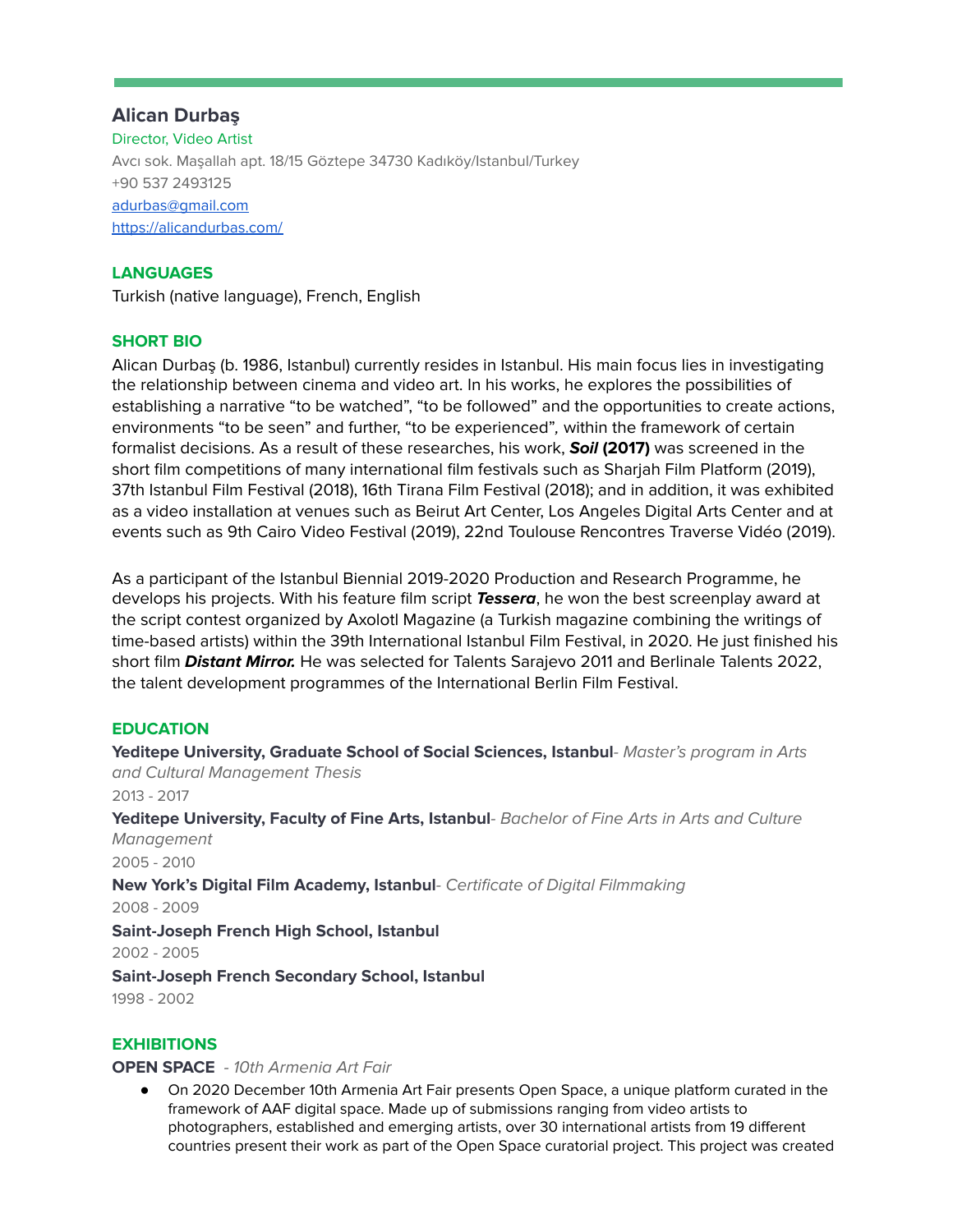with funding from the International Relief Fund of the German Federal Foreign Office, the Goethe -Institut, and other partners.

**IMAGES FOR A BETTER WORLD** - The Opendoor Digital Museum project as part of the actions of BIENALSUR 2019 and with support of Alooh Latam and FEPE International

● The Open Air Museum of Digital Art is a cultural and artistic exchange through video art. Over 20 artists from all over the world project their videos on advertising screens in the streets of more than 40 Latin American cities.

## **MOSS INDEX VOLUME 2** - Artists' Television Access, San Francisco, USA

06.03.2019

Moss Index is a twice-annual screening series about looking at nature ("nature"), interacting with the environment ("the environment"), and investigating the border regions where the human and the not-human intersect. An invitation to look at the environment might usually imply a certain political goal, but we are interested in starting further back: decolonizing our ways of seeing and imagining alternative socio-ecologies. Plant-vision, inter-species encounters, unmapping, wet thresholds. This is not a green film fest.

#### **SEEING IN TONGUES** - Los Angeles Center for Digital Art, USA

14.06.2018 - 07.07.2018

● Curated by The Film and Video Poetry Society

#### **IMMATERIAL COLLECTION II, 02: Liminal Space** - Beirut Art Center, Lebanon

06.06.2018

● Curated by BAC's visiting researcher Joy Stacey, "Immaterial Collection II: Forum" brings together video works by the acclaimed artists in Beirut Art Center's Media Library with new works selected from the open call to artists from the NEMA region, creating forums for conversation between two unique collections of artworks. Over 100 established and early career artists submitted work, inspiring connections with works in the Media Library. Selected videos from each have been screened in a series of four distinct forums to stimulate conversation and debate over drinks on the terrace afterward.

#### **SURPLUS** - REM Art Space, Istanbul, Turkey

03.06.2016 - 03.07.2016

● "Surplus" is the first group exhibition of "Support Art Ist" which is founded for supporting young artists and enhancing their visibility.

# **PORT CITY TALKS. ISTANBUL. ANTWERP.** - MAS-Museum Aan de Stroom, Antwerp, Belgium

23.10.2015 - 24.01.2016

● The exhibition curated by Murat Tabanlıoğlu is one of the events of the International Europalia Art Festival.

#### **CONNECTING THE DOTS: WORKSHOPS** - Pera Museum, Istanbul, Turkey

06.08.2013 - 22.09.2013

● The exhibition features a selection of works from the workshops of the 6th International Triennial in collaboration with Marmara University Faculty of Fine Arts.

#### **WATER WORK** - Siemens Art Gallery, Istanbul, Turkey

09.03.2013 - 14.04.2013

● Initiated and curated by Ass. Prof. Mürteza Fidan, Dr. Vincent W.J. van Gerven Oei, Prof. T. Melih Görgün and Gosse de Kont.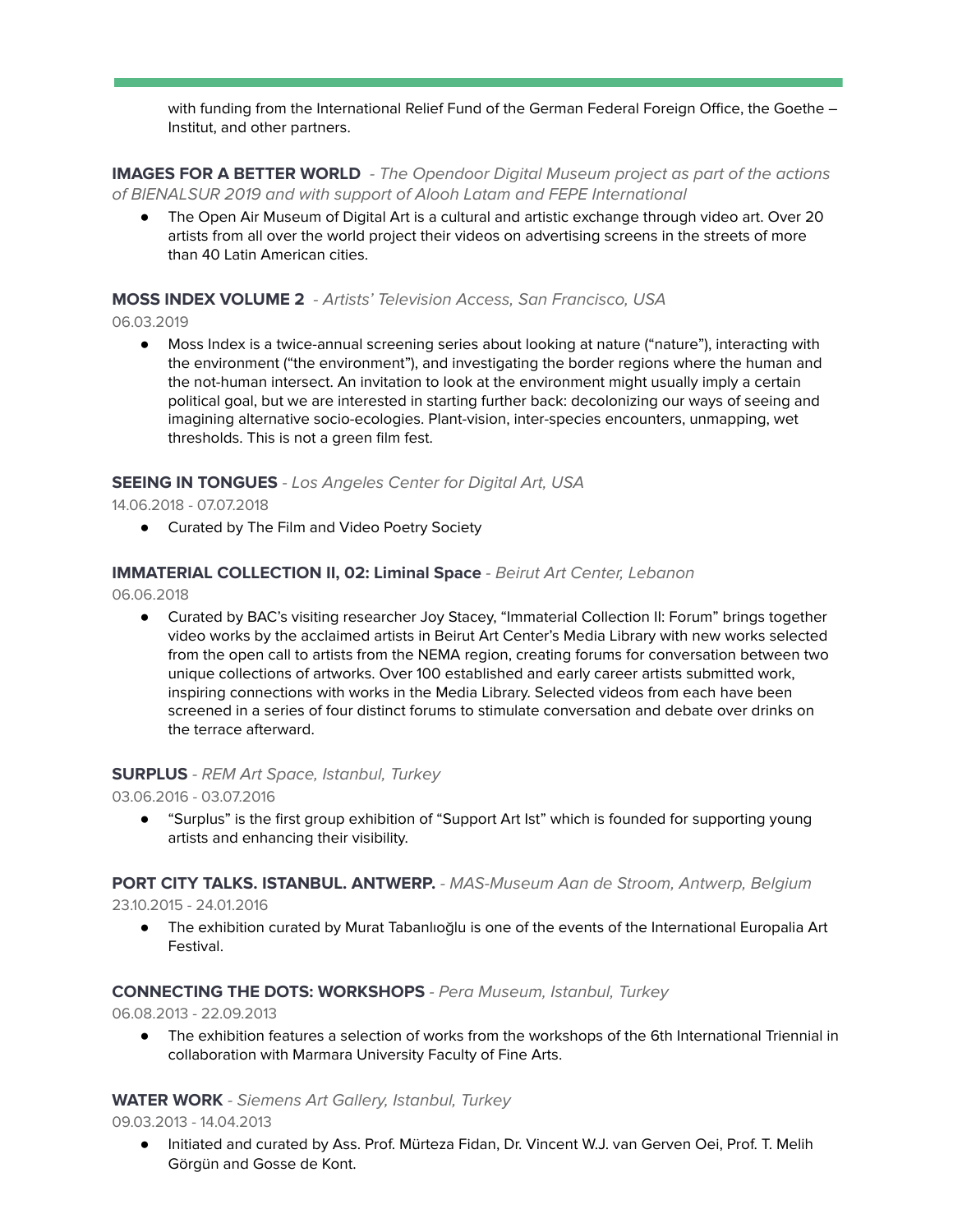## **FILMOGRAPHY**

For general video portfolio: <https://vimeo.com/211028358>

#### **DISTANT MIRROR** - short fiction

17', 2022

#### **SOIL** - short experimental

18', 2017

- The second edition of Sharjah Film Platform (SFP), Official Selection, United Arab Emirates, 2019.
- 9th Cairo Video Festival, Official Selection, Egypt, 2019.
- VASTLAB Experimental Film Festival, Official Selection, USA, 2019.
- We Make Movies International Film Festival, Official Selection, USA, 2019.
- The Hazel Eye Film Festival, Official Selection, USA, 2019.
- 9th Alchemy Film and Moving Image Festival, Out from Turkey Programme, Scotland, 2019.
- 5th International Motion Festival (IMF), The Single Channel Show Program 4, Cyprus, 2019.
- Sinepark Short Film Festival, Best Film Award in Experimental Category, Turkey, 2019.
- 22nd Rencontres Traverse Vidéo, Official Selection, France, 2019.
- 9th Baku International Short Film Festival, International Competition, the Golden Pomegranate Award as the winner of the Best Experimental Film, Azerbaijan, 2018.
- 2. AFSAD Short Film Competition, Best Film in Experimental Category, Turkey, 2018.
- 5th International Usak Winged Seahorse Short Film Festival, National Short Film Competition, Best Sound Award, Turkey. 2018
- International Amity Short Film Festival, Panorama Section, Turkey, 2018.
- The 16th edition of Tirana International Film Festival, Official International Short Competition, Video Art & Experimental Category, Albania, 2018.
- Accessible Film Festival, The Long & Short of It Selection, Turkey, 2018.
- 4th Marmaris International Short Film Festival, 2018 Hermithea Second Best Experimental Short Film Award, Turkey.
- Screening Seeing in Tongues curated by The Film and Video Poetry Society, Los Angeles Center for Digital Art, USA, 2018.
- Screening Immaterial Collection II, 02: Liminal Space, Beirut Art Center, Lebanon, 2018.
- Festival ECRÃ, Official Selection, Rio de Janeiro, Brazil, 2018.
- Concrete Dream Film Festival, Official Selection, Los Angeles, USA, 2018.
- Delete TV 2018, Official Selection, London, UK, 2018.
- The West Virginia Mountaineer Short Film Festival, Official Selection, Morgantown, West Virginia, USA, 2018.
- 37th Istanbul Film Festival, Official Selection as part of the National Short Film Competition, Istanbul, Turkey, 2018.
- Nomination for the Best Short Film Award in 50th SIYAD Awards organized by the Turkish Film Critics Association. 2017.
- 15th Bogotá Short Film Festival / Festival de Cortos de Bogotá BOGOSHORTS, Official Selection as part of the International Competition (Experimental Category), Bogotá, Colombia, 2017.
- Experimental Forum, Honorable Mention, USA, 2017.
- 18th International İzmir Short Film Festival, Official Selection, İzmir, Turkey, 2017.

#### **AKİS** - short fiction

11', 2011

- 5th Sinepark Short Film Festival, Finalist Film at Horror Category, 2011.
- Official Selection at Festival della Identita (Identita Film Festival 3th edition), Berceto, Italy, 2012.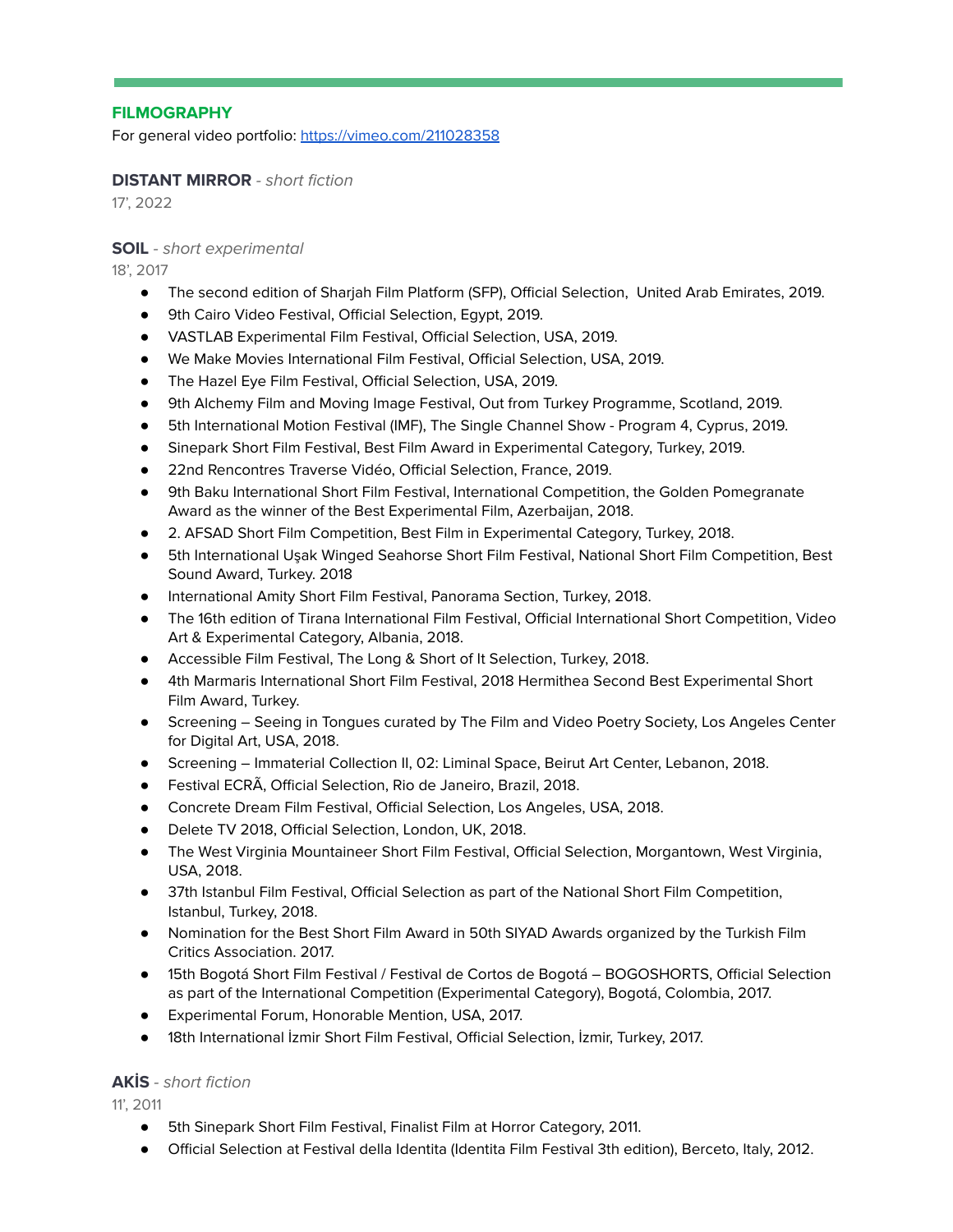## **YAHYA'S MULES** - a web documentary

2012

● A web documentary created after Youth Mode Interactive Documentary Workshop organized by Mode Istanbul, Doc Next Network, and Documentarist 2012.

## **THE BOAT** - short fiction/animation

8', 2010

- Screening at UFO 0110 International Digital Film Festival, New Delhi, India, 2012.
- Screening at 23rd Ankara International Film Festival, Ankara, Turkey, 2012.
- Special screening at 48th Antalya International Golden Orange Film Festival, Antalya, Turkey, 2011.
- Special screening at 17th Adana International Golden Boll Film Festival, Adana, Turkey, 2010.

#### **CITY AND ART DOCUMENTARY** - documentary

80', 2010

● A film documenting the process of "City and Art Project" consisting of a forum, introducing its workshops and exhibitions in five European cities, which is organized by the European Cultural Association, and which is implemented by Mimar Sinan Fine Arts University under the coordination of Secretariat General of EU Affairs.

#### **PAPERS** - short fiction

11', 2008

- Best Film Award in Fiction Category at 6th PAM Short Film Festival, Turkey, 2008.
- 20th Ankara International Film Festival, National Short Film Competition, Turkey, 2012.
- Screening at the 18th Istanbul International Short Film Festival, Fiction Category, Turkey, 2009.
- 2nd Beylikdüzü International Short Film Festival, Competition Finalist, Turkey, 2009.
- İnönü Üniversitesi Short Film Festival 2009, Competition Finalist, Turkey, 2009.

#### **SYMBOL OF IMMORTAL CRIES** - short documentary

15', 2008

- Screening at Film Festival: Humanity Explored, an online film festival organized by "Culture Unplugged", 2012. [http://www.cultureunplugged.com/storyteller/Alican\\_Durbas#/myFilms](http://www.cultureunplugged.com/storyteller/Alican_Durbas#/myFilms)
- Screening at the 18th Istanbul International Short Film Festival, Documentary Category, Turkey, 2009.
- Third Film Award in Documentary Category at the 2nd Beylikdüzü International Short Film Festival, Turkey, 2008.

#### **TWO AND A HALF** - short fiction

2', 2006

- Honorable Mention prize at DV333 British Council Digital Video Film Competition, Ankara, Turkey, 2006.
- Screening at the 5th British Short Film Days, Ankara, Turkey, 2006.
- Screening at the 12th Festival on Wheels, Kars, Turkey, 2006.

#### **PARTICIPATED WORKSHOPS**

- 2022 Berlinale Talents, the talent development program of the International Berlin Film Festival.
- 2019-2020 Participant of the Istanbul Biennial Production and Research Programme.
- 2013 The research project "Bridges across The Bosphorus" initiated by The Interfaculty ArtScience from The Royal Academy of Arts (The Hague) in collaboration with The T.I.M.E.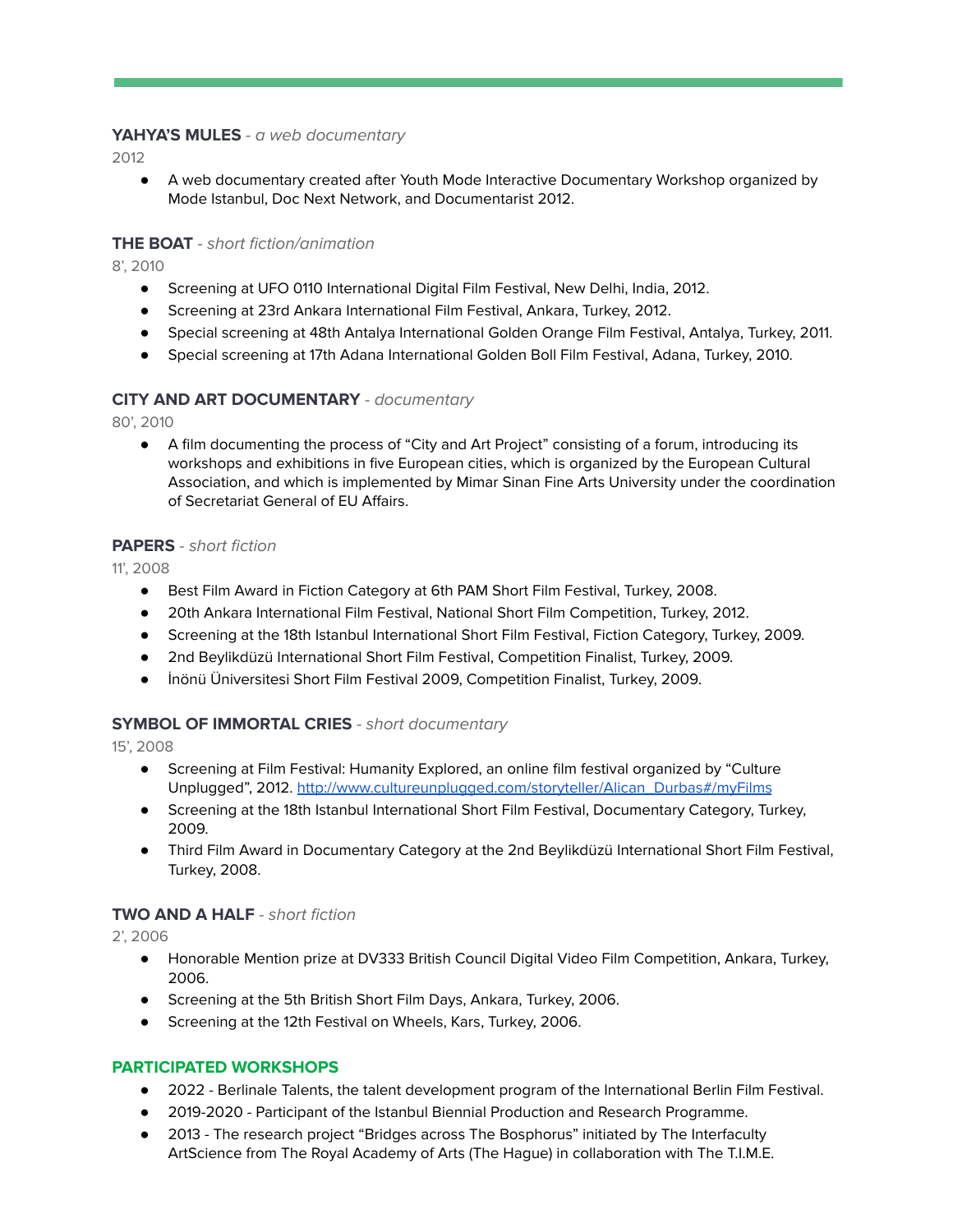Department of The Royal Conservatoire (The Hague) and The Fine Art Faculties of Marmara University and The Mimar Sinan University of Fine Arts (Istanbul)

- 2012 Interactive Web Documentary Workshop with Prof. Andreas Treske organized by Mode Istanbul and Doc Next Network
- 2011 5th Sarajevo Talent Campus which took place in cooperation with the 17th Sarajevo Film Festival and Berlinale Talent Campus
- 2009 !FZINE Film Journalism Workshop hosted by Nisi Masa (European Network of Young Cinema) within The !f Istanbul International Independent Film Festival
- 2009 1st International Artist Initiatives Istanbul Meeting
- 2008 Directing workshop with director Reha Erdem at 14th Festival on Wheels (Kars)
- 2008 ICCPR 2008 International Conference on Cultural Policy Research at Yeditepe University, Istanbul
- 2006 Margins of Europe Informal European Theatre Meeting at Culture Forum Istanbul with European Cultural Association

#### **EXPERIENCE IN THE FILM INDUSTRY**

[https://www.imdb.com/name/nm6765229/?ref\\_=nv\\_sr\\_1](https://www.imdb.com/name/nm6765229/?ref_=nv_sr_1)

#### **PASTEL, AZ Celtic Films, Fethiye**- Second Assistant Director

JUNE-JULY 2021

● The feature film "Aftersun" directed by Charlotte Wells

**AY YAPIM, Istanbul**- Second Assistant Director JANUARY 2019

● The feature film "9,75 Santimetrekare" directed by Uluç Bayraktar

**AZ Celtic Films, Istanbul**- Second Assistant Director

JULY 2018

● The Turkish Airlines commercial directed by Ridley Scott

**Netflix Studios, O3 Medya, Istanbul**- Second Assistant Director JANUARY - APRIL 2018

- The Netflix Original Series "The Protector" (3 episodes)
- **AZ Celtic Films** Second Assistant Director

OCTOBER - NOVEMBER 2017

● The feature film "I Am You" directed by Sonia Nassary Cole

**Karaçelik Film Yapım, Istanbul** - Second Assistant Director AUGUST 2017

● The feature film "Butterflies" directed by Tolga Karaçelik

**Folke Films Sweden, Karma Films, Istanbul** - First Assistant Director JUNE 2016

● The commercial Georg Jensen "Never too much" directed by Laerke Herthoni

**Eastern Sunrise Films, Y Production, Istanbul** - Second Assistant Director JULY - AUGUST 2015

● The feature film "The Ottoman Lieutenant" directed by Joseph Ruben

**Columbia Pictures, Karma Films, Istanbul** - Third Assistant Director JUNE - 2015

● The feature film "Inferno" directed by Ron Howard

**Piepie Films, AZ Celtic Films, Istanbul-Baku** - Crowd Second Assistant Director JANUARY - MAY 2015

● The feature film "Ali and Nino" directed by Asif Kapadia